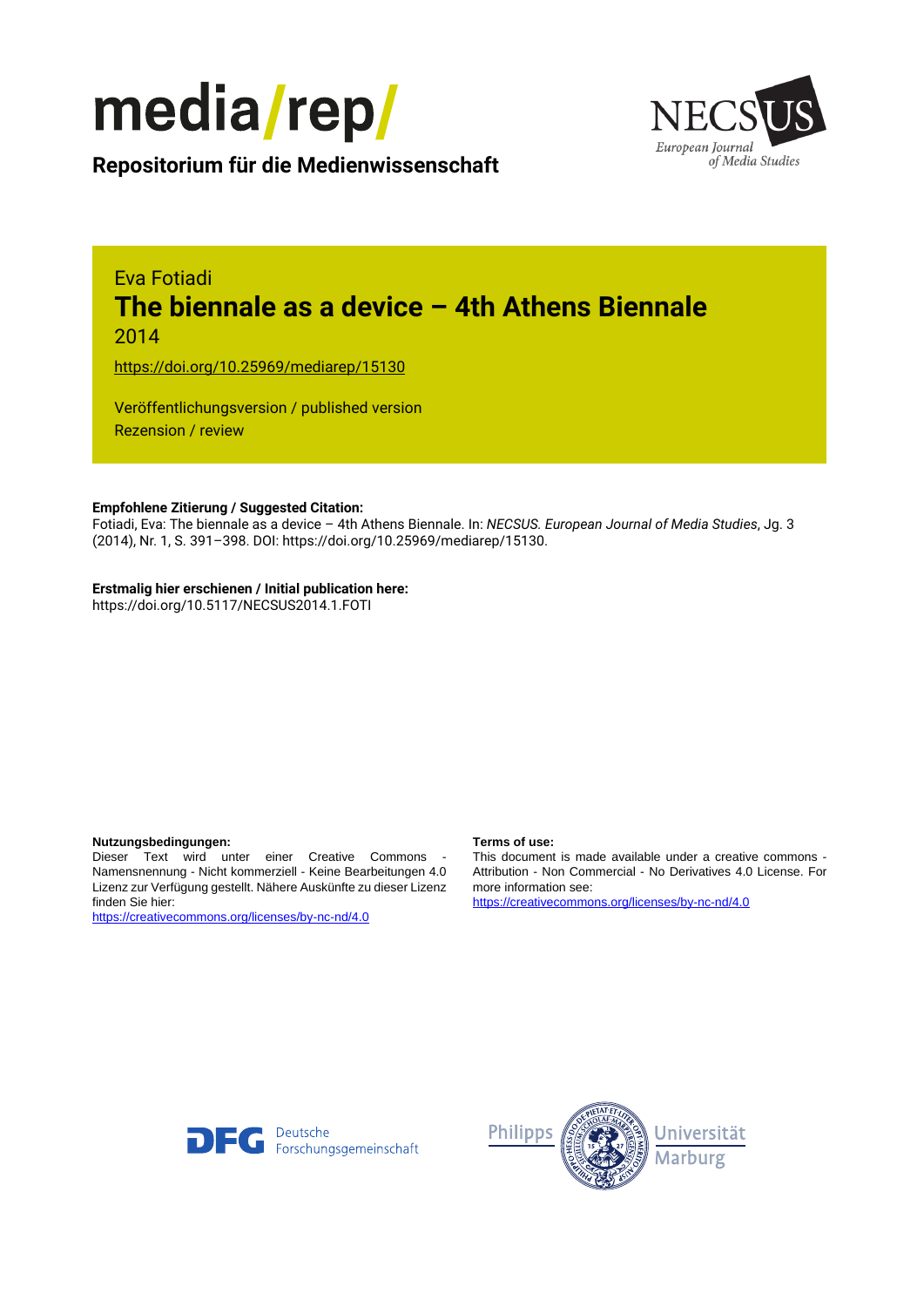# **The biennale as a device**

*4th Athens Biennale*

# Eva Fotiadi

It is a cliché to say that times of crisis are good for art. For better or worse, this cliché seems to hold some truth for Greece during the past few years. It might be too early to evaluate the quality of art produced at this time. However, beyond any doubt, in the visual and performing arts there is a strong urge towards production, experimentation, collectivity, and self-organisation with limited visible involvement of art institutions and the market. There is also an increase in critical writing circulating freely online. There is even an emerging Greek cinema (sometimes called the Greek 'Weird Wave') present at major international festivals after decades of absence. Similar to the visual and performing arts, cinema also relies heavily on the mutual free exchange of labor and skills among professionals.<sup>1</sup>

If up until the early 2000s the aforementioned local art scenes appeared to be somewhat self-absorbed, trendy, and detached from society that is not the case anymore, at least for a younger generation. The energy and spirit of collectivity and self-organisation have grown parallel to similar tendencies in the social sphere, where after the crisis in 2008 civil initiatives often fill the space of the disintegrated state. Very importantly, several social, cultural, and artistic initiatives share a common ground in the experiences of the 2008 country-wide civil uprising and riots following the shooting of the 16-year-old Alexandros Gregoropoulos, the 2011 occupation of Syntagma square, and the ongoing smaller acts of protest and civil disobedience continuing today. There are important positive aspects and consequences to these experiences, such as the feeling of mobilised collective energy and – particularly after the Syntagma square occupation – the imagining and experience of a political life without the existing, corrupt political parties. However, the downsides are difficult to ignore, most notably the absence of any impact in actual governmental decision-making of the in situ physical, as well as the world-wide mediatised, presence of the hundreds of thousands of 'indignados' on squares, streets, and parks. Even more, the public has likely grown tired and immune to the media spectacle of protests and riots.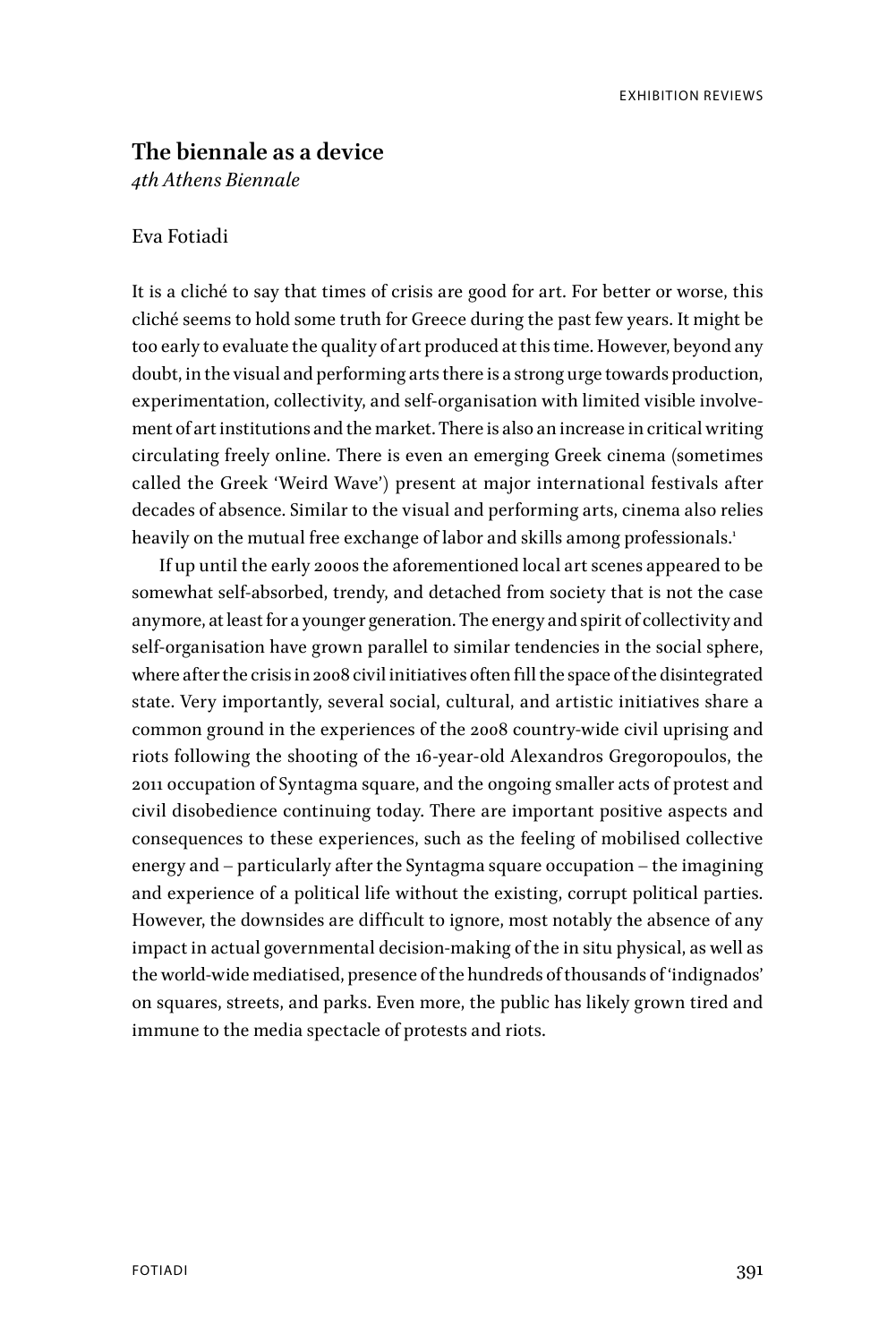#### NECSUS – EUROPEAN JOURNAL OF MEDIA STUDIES



*Fig. 1: 4th Athens Biennale website homepage.*

This existing situation was embraced by the 4th Athens Biennale (AB4) in 2013. Curatorial authorship was divided among a collective of more than 40 members, who in turn invited others not only to show art but also to further curate sections of the program.2 Resources were limited and contributions mostly voluntary. The organisers see the biennale less as a white cube show and more as an event – particularly the  $4<sup>th</sup>$  edition in 2013, as a device

that could host actions, collectives, works and so on. It would act as an outer shell: a new convention between the public and creative forces.<sup>3</sup>

AB4 was titled AGORA and used the old Athens Stock Exchange building as its main site, which was abandoned in 2007 when the exchange moved to new premises. Two floors of the old exchange building were used as traditional exhibition galleries, while the large, central atrium-like hall was left almost entirely empty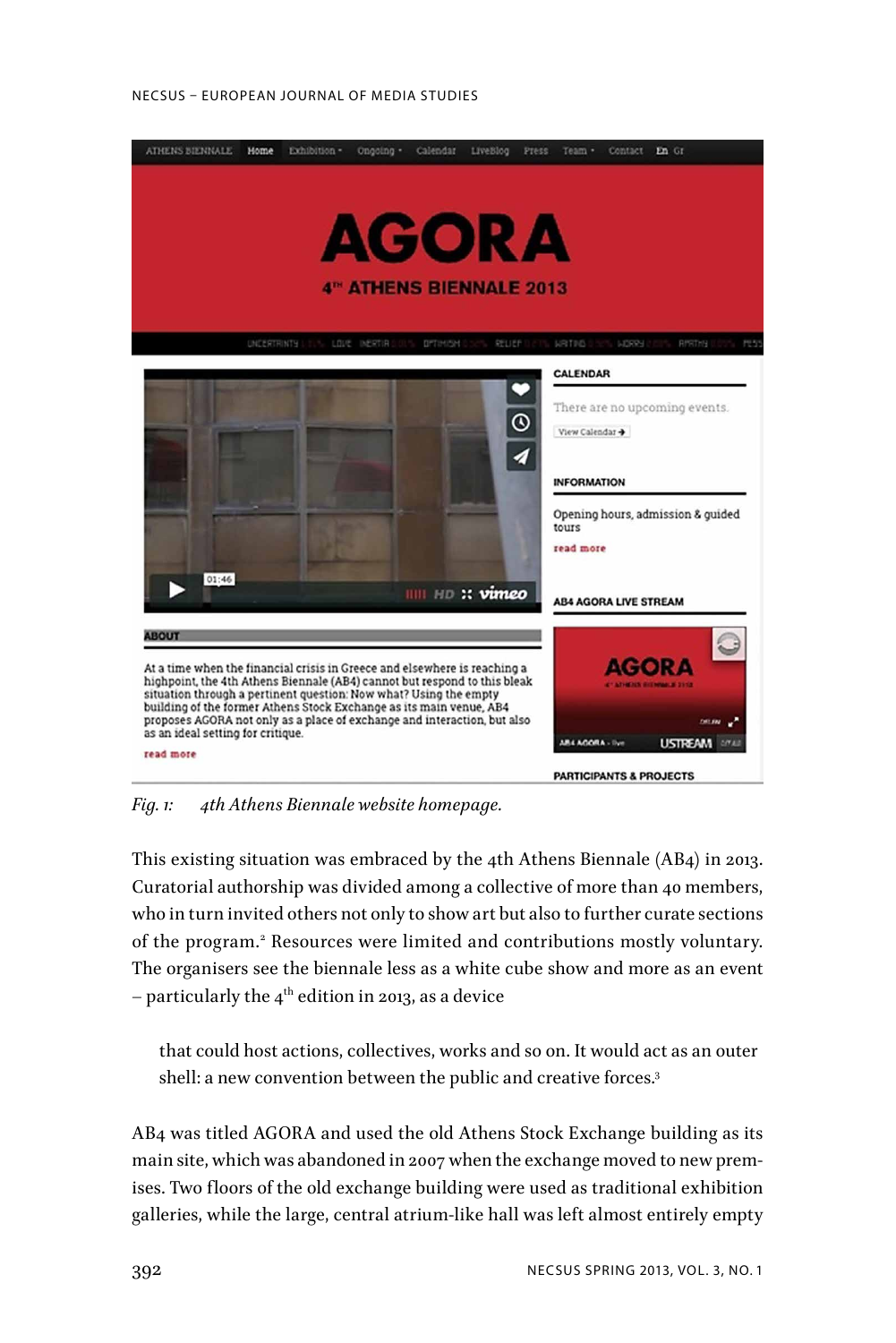for events. An old machine room upstairs was used as a workshop area. The gallery exhibition was also placed at the nearby art center CAMP.

In the context of contemporary Greece, with five years of deepening crisis, measures, and protests having profoundly transformed daily life, AB4 was meant as a device for the staging of a multitude of positions and responses to the question '*Now what?*'. With this agenda in mind AGORA operated as a platform with multiple physical and virtual sites and tools. I would like to reflect on the relations between the physical and online sites of the biennale as a device. Subsequently I will contemplate how this device staged and mediated the local cultural scene – even though that cultural scene was also appropriated, and probably even exhausted, by the biennale format.

# **The multiple sites of AGORA**

Collective curating in art is not as unusual as people tend to think. The fact is often ignored that even when only one person is commissioned as chief curator – though very often there are two or three for biennales – he/she is supported and surrounded by collaborators and assistants with varying degrees of freedom. However, with few known exceptions (such as the  $4<sup>th</sup>$  Gwangju Biennale in 2002), it is unusual to have a collective of as many as 45 members horizontally organised, with a lack of knowledge surrounding each others' input. The curatorial collective was divided into three teams after the popular game 'rock' (theory and curation), 'paper' (communication and curation), 'scissors' (production and curation).

The communication team, comprised of art professionals and others such as journalists and web designers, was the most interesting one. It ran the press office, the web desk (organising and updating the website, posting events to the calendar), and also curated parts of the program, most notably the *Open Call* and *Circle*. The *Open Call* was an open invitation placed on the AGORA website and addressed to 'everyone who seeks to develop operational approaches and attitudes in today's critical time'.4 In total, 382 proposals were posted; they are all still available on the website, with no indication regarding which ones were selected and realised. *Circle* was a second open call for participation, but this one was specifically meant to fill in a particular program. While the *Open Call* was without a defined structure and criteria, *Circle* set a particular theme for every Sunday, such as 'city', 'human rights', 'collaboration', and 'ecology'. Any relevant organisation or other initiative was welcome to apply with a 15-minute presentation.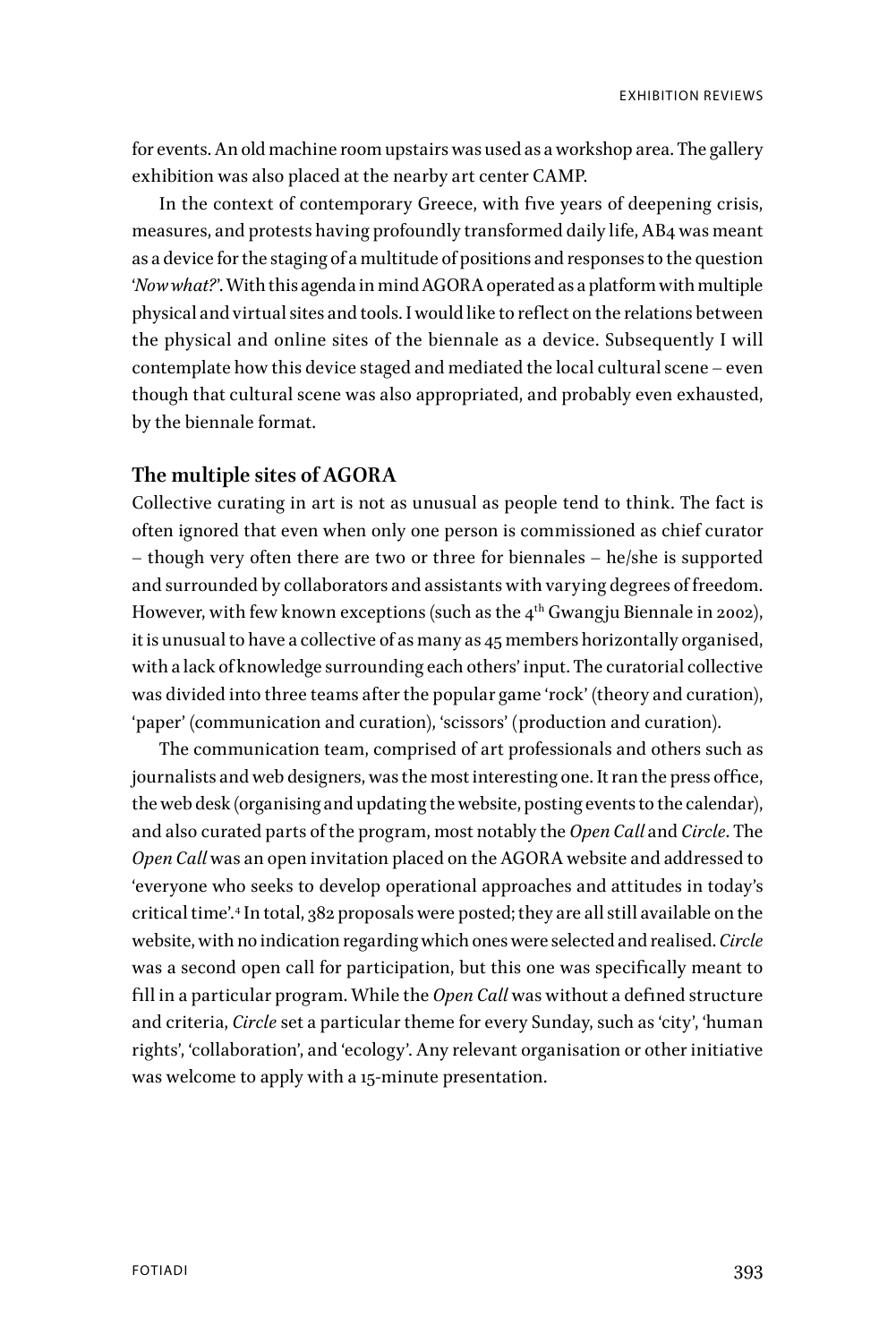#### NECSUS – EUROPEAN JOURNAL OF MEDIA STUDIES



*Fig. 2:* Open Call*.*

In practice the biennale as an 'agora' was made possible by and also partly took place online. The AGORA website enabled the public announcement of the Open Call and Cycle in addition to hosting, in a permanent, indiscriminate, and nonhierarchical manner, all proposals that were posted. Moreover, as the program of events was only roughly in shape for the opening in September and each week's program was practically finalised just in time for the email newsletter posted every Monday, the website was the one and only source of (usually) valid information about the calendar of events. On the AB4 website one could also find a continuous live stream of events at the central hall, some ongoing online projects (Open Call, Circle, Event as Process),<sup>5</sup> and a roughly-edited archive of videos from selected events, interviews with participants, etc. Weeks before the opening another public invitation called for anyone interested to post content on the AGORA Instagram and Facebook pages, both of which were used extensively. The AGORA Facebook page was the site where links to exhibition reviews, images, and various announcements were posted. One could actually follow the dense activity and gain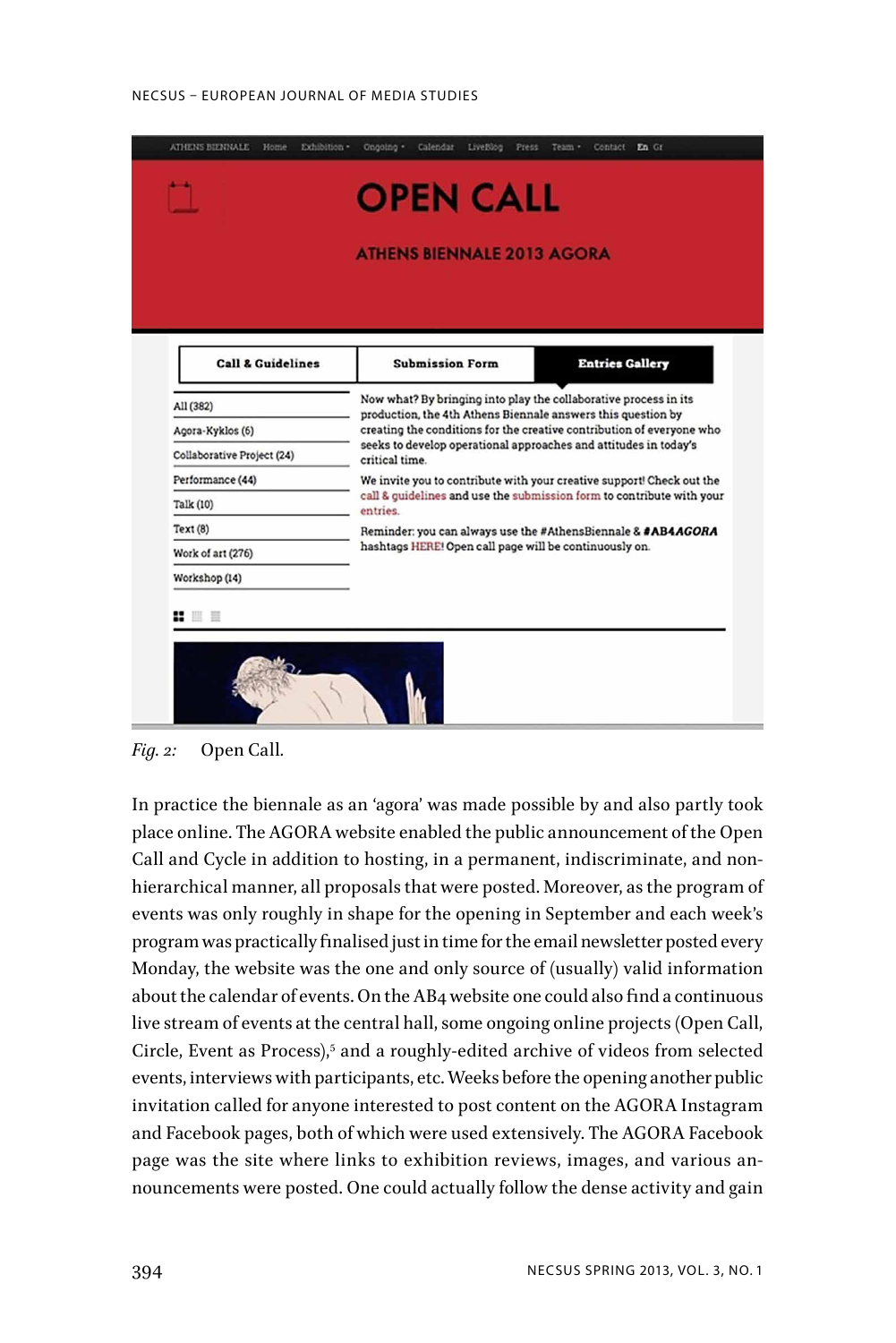more insight by accessing the Facebook pages of some of the curators who posted impressions from different events.

Altogether, it was hardly possible to evaluate the success of the biennale in implementing its vision after just visiting the gallery spaces or even following a couple of events. It would also be frustrating to try to experience just the physical or the online sites. Due to the multi-centred but also last-minute and somewhat chaotic development of the program, the physical and virtual sites depended upon one another in providing some kind of operational structure to the content of the entire, process-based biennale device/project.

# **Aesthetics of information, participation, and activity**

If one could best characterise the form of the information on the AGORA website it would be the database and the alphabetical inventory, both rigidly organised within pre-set categories but also keeping all individual curators, participants, and contributors at an equal level of visibility and importance. This applies to the list of the curatorial team, the block of names of 'The AB4 artists, projects and other participants' that was published online when AGORA started and was later filtered into an alphabetical inventory, or to the posterboard calendar where each event was granted a box and placed under categories. A posterboard with similar categories and chronological order of posting, but applying slightly different interface templates (with bigger images, subtitled only by author and project title with more text appearing after clicking), was used for the Open Call. Moreover, an equalising effect was also produced by the ongoing live-streamed video, as a camera was continuously broadcasting from the central hall regardless whether events were taking place or not. With a camera often placed at a high-angle without moving in for close-ups or changing viewpoints, and relying on microphones for sound, the live-stream was sometimes identical to the images and aesthetics of surveillance cameras $\rm ^6$  – potentially creating yet another database with endless hours of video footage.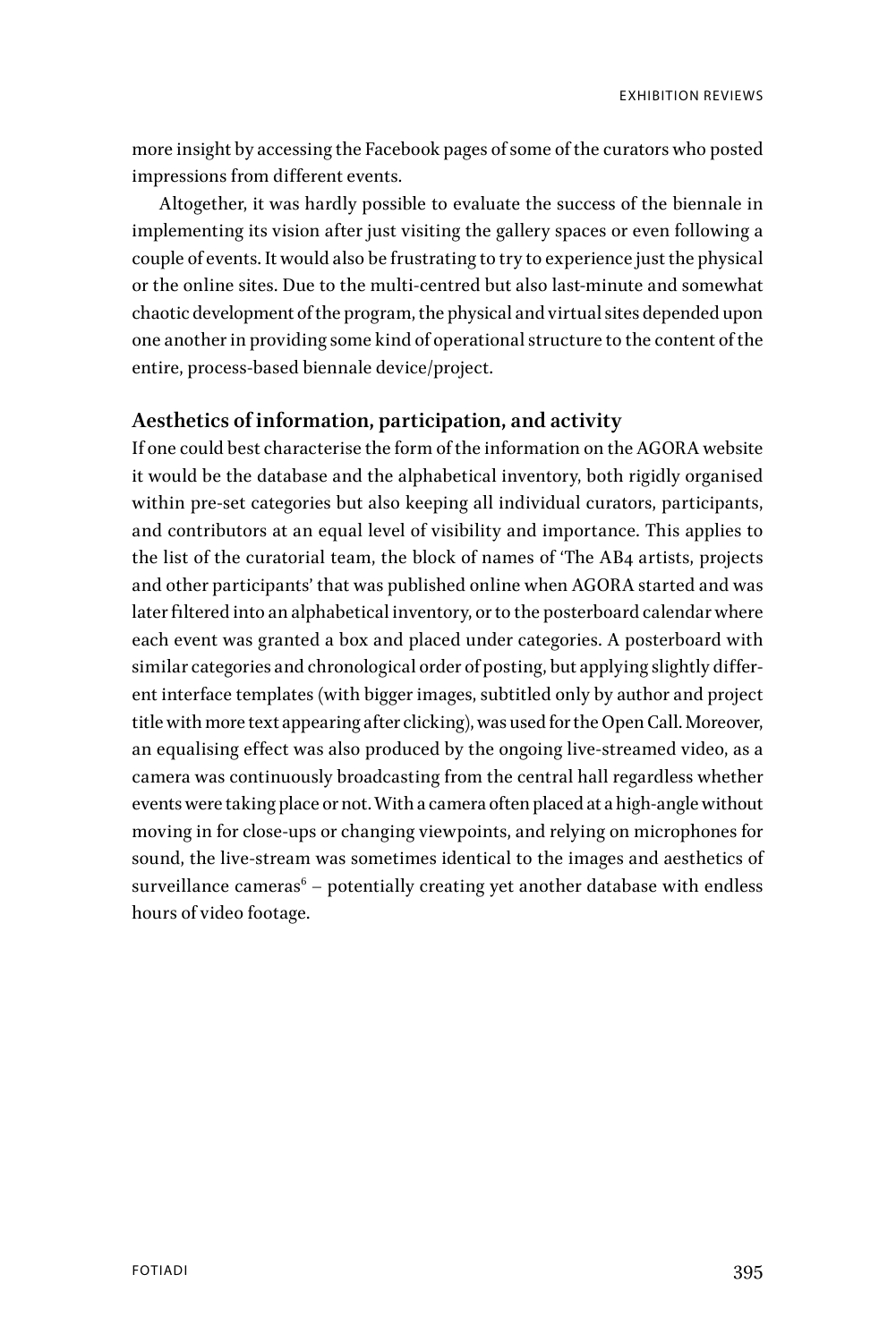#### NECSUS – EUROPEAN JOURNAL OF MEDIA STUDIES



*Fig. 3: Posterboard calendar.*

Events and activities were happening daily within the physical site of the central hall. Unlike most biennales, some curators were regularly present. As is the case in a real 'marketplace' (the meaning of 'agora' in modern Greek), one had the feeling of ongoing activity picking up and subsiding according to day and time, with the audience shifting hubs between the improvised auditorium and the bar, not unlike in a festival where event dynamics change according to the energy and audience attention. Some people I talked to expressed the impression that the organisers seemed to have invested more into the feeling of ongoing activity with variety and participation rather than to the content. Watching online during and after the events (last visited on 8 February 2014), including the post-biennale trailer and various video fragments which are now part of the publicly-accessible archive of AGORA, great emphasis is indeed given to the feeling of activity, the alteration of happenings, and energy. However, after the biennale ended a stronger curated selection of videos was added, allowing the online audience a better view into the content.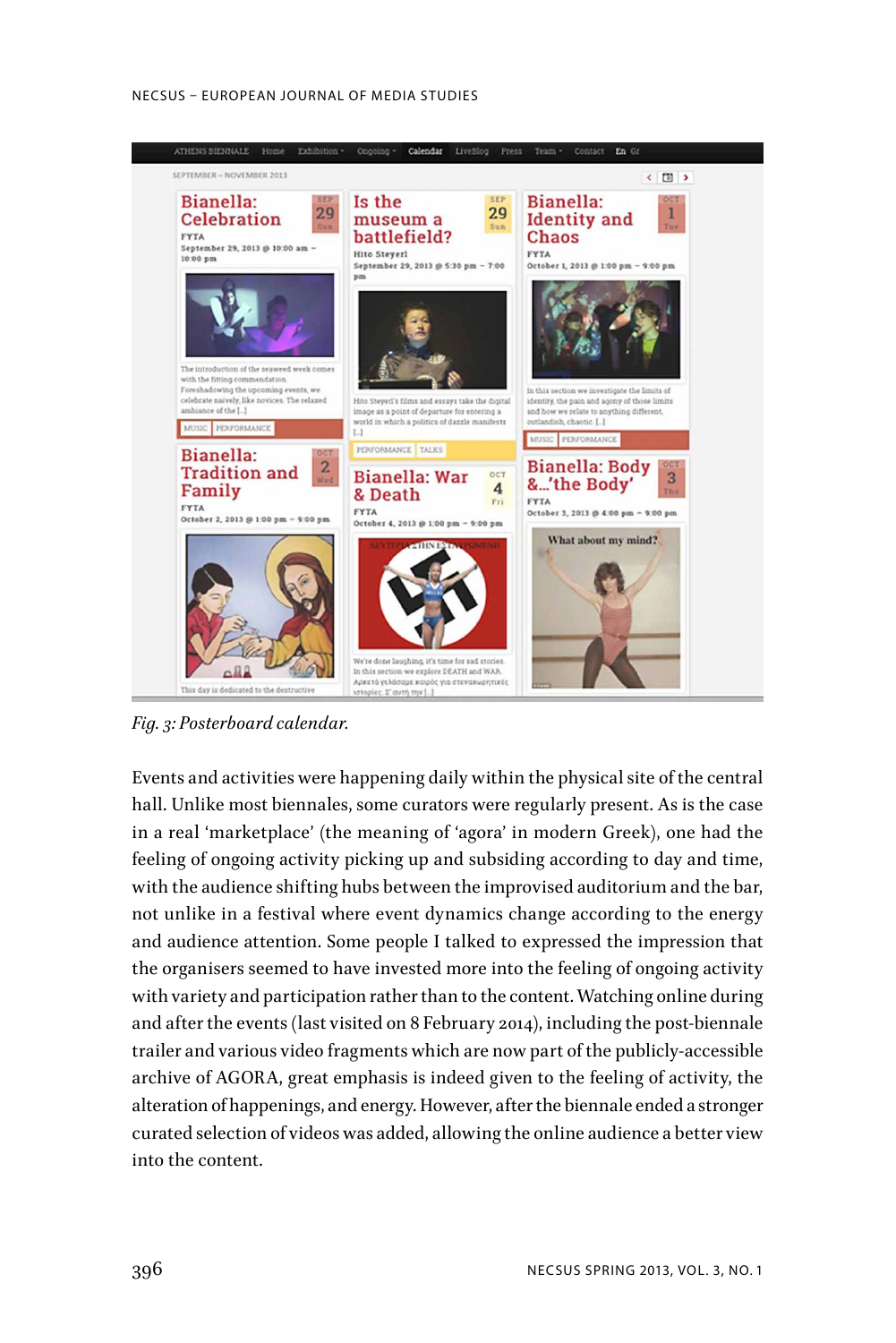# **Between entropy and potentiality**

In situ and online, AGORA staged and archived multiple individual and collective contributions in many forms of expression – conference, workshop, performance, theatre, lecture, concert, roundtable, online reader, etc. – with somewhat dodgy organisation but a focused aim. In conceiving and realising such an event, AGORA was innovative among biennales.7 However, within the local Athenian cultural, social, and political landscape, it staged and amplified a commonly-known situation: the existence of multiple networks of collective artistic, social, and political initiatives that practically and emotionally, altruistically or opportunistically, live and online, have been processing and reacting to the crisis for years through their presence and activities. Growing in an organic fashion, they have found, created, or appropriated stages for visibility such as, for instance, the occupied theatre Embros.

Nobody expects an art event to directly influence state politics. The all-inclusive and affirmative two-and-a-half months of AGORA indeed brought together multiple energies and perspectives. However, a question arises about how AB4 addressed the politics of public melancholy and exhaustion. As mentioned earlier, since 2008 there have been several occasions of collective action and activity communicated by mass as well as alternative media and events. What differentiates entropy from potentiality when the energy of a multitude is streamed into a continuous but not self-generated flow of activity and transcribed into online databases?

Browsing through the archived videos months after the end of the show and while myself slipping into entropy, I came across a four-minute interview with artist and writer Hito Steyerl that took place on the stairs of the Athens Stock Exchange on 26 October 2013. Asked about her experience there she replied:

[w]hat was my experience here? Questioning the term 'experience' was a crucial moment in [my] talk. What does it mean in an economy that is so much based on spectacle? What is an experience? Can we still have an authentic experience, or is it dissolved somehow in the society of spectacle, commodification, of city marketing and so on and so on? But in the talk I was replacing this with the term 'education'. Regardless whether you have an experience or not you can still get the education. Sometimes even under the most difficult circumstances which would be able to give you the most cutting-edge education, and I feel that this is what I experienced here.<sup>8</sup>

### **Notes**

- 1. Papadimitriou 2013.
- 2. http://athensbiennale.org/agora/ab4-team/.
- 3. Bailey 2013.